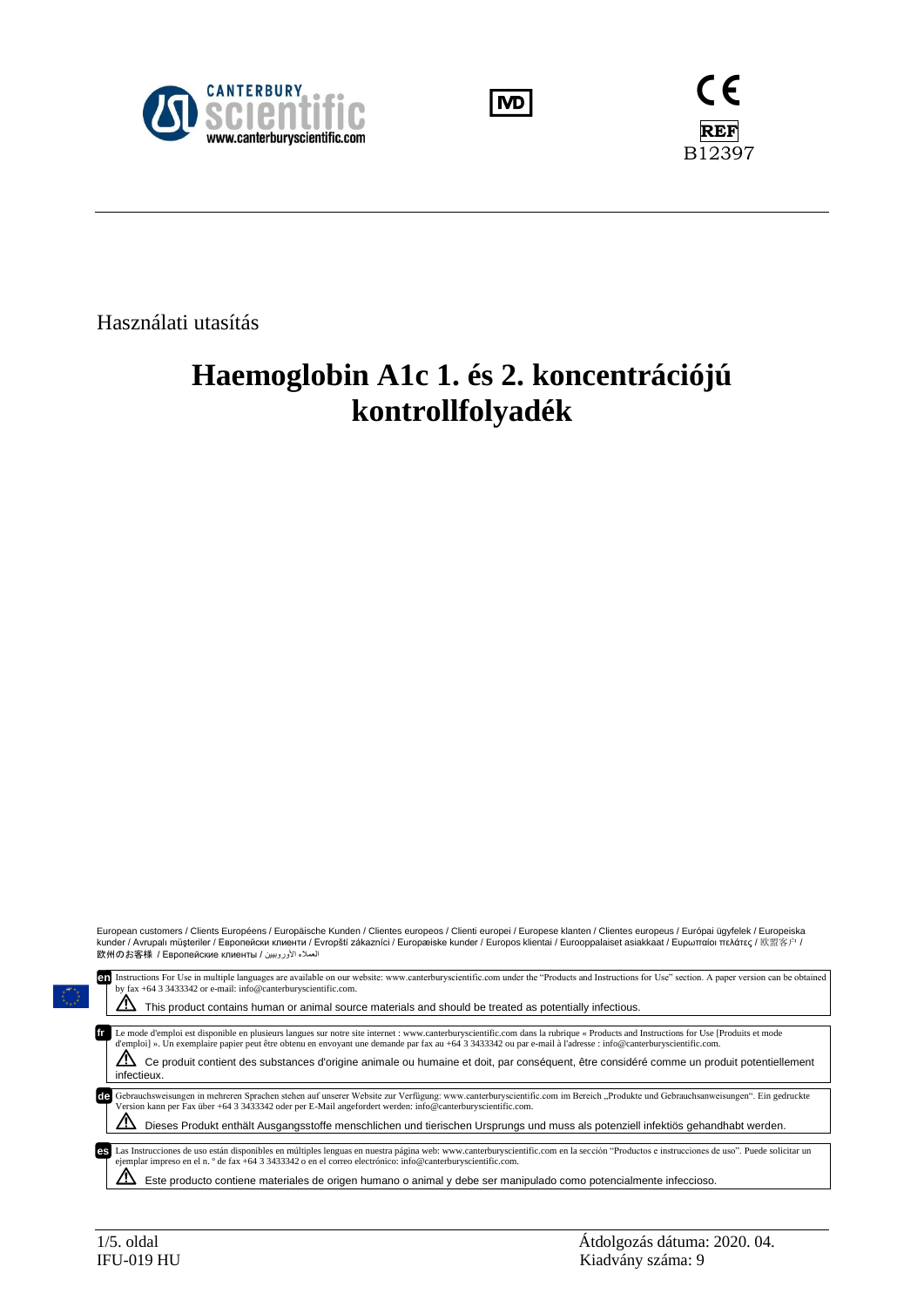|    | Sul nostro sito Web sono disponibili le istruzioni per l'uso in varie lingue: www.canterburyscientific.com nella sezione "Products and Instructions for Use" (Prodotti e istruzioni per l'uso).<br>È possibile ricevere una versione cartacea inviando un fax al numero +64 3 3433342 o scrivendo un'e-mail all'indirizzo: info@canterburyscientific.com.                                                            |
|----|----------------------------------------------------------------------------------------------------------------------------------------------------------------------------------------------------------------------------------------------------------------------------------------------------------------------------------------------------------------------------------------------------------------------|
|    | Questo prodotto contiene materiali di origine umana o animale e deve essere trattato come potenzialmente infettivo.                                                                                                                                                                                                                                                                                                  |
|    | Op onze website is de gebruiksaanwijzing in meerdere talen beschikbaar: zie www.canterburyscientific.com onder het gedeelte "Producten en gebruiksaanwijzingen". Gedrukte versies<br>kunnen worden aangevraagd via fax +64 3 3433342 of e-mail: info@canterburyscientific.com.                                                                                                                                       |
| nl | Dit product bevat materialen van menselijke en dierlijke oorsprong en moet worden behandeld als mogelijk infectieus.                                                                                                                                                                                                                                                                                                 |
| pt | No nosso site da internet, poderá encontrar Instruções de Utilização em várias línguas: www.canterburyscientific.com na secção "Produtos e Instruções de Utilização". Poderá obter uma<br>versão em papel pelo fax +64 3 3433342 ou e_mail: info@canterburyscientific.com.                                                                                                                                           |
|    | Este produto contém materiais de origem humana ou animal e deve ser considerado como potencialmente infeccioso.                                                                                                                                                                                                                                                                                                      |
| hu | A Használati utasítás több nyelven elérhető honlapunkon a www.canterburyscientific.com címen, a "Products and Instructions for Use" (Termékek és Használati utasítások) című részben.<br>A nyomtatott verzió fax (+64 3 3433342) vagy e-mail (info@canterburyscientific.com) útján szerezhető be.                                                                                                                    |
|    | Ez a termék emberi, illetve állati forrásból származó anyagokat tartalmaz, és potenciálisan fertőző anyagként kell kezelni.                                                                                                                                                                                                                                                                                          |
|    | Bruksanvisning på flera språk finns på vår hemsida: www.canterburyscientific.com under avsnittet "Produkter och bruksanvisningar". En pappersversion kan erhållas via fax +64 3 3433342<br>eller e--post: info@canterburyscientific.com.                                                                                                                                                                             |
|    | Denna produkt innehåller material av humant eller djurursprung och ska behandlas som potentiellt smittsam.                                                                                                                                                                                                                                                                                                           |
|    | Birçok dilde Kullanım Talimatları Web sitemizde mevcuttur: "Products and Instructions for Use" (Ürünler ve Kullanım Talimatları) bölümü altında www.canterburyscientific.com adresinde.<br>Basılı sürüm faks +64 3 3433342 veya e-posta ile sağlanabilir: info@canterburyscientific.com.                                                                                                                             |
|    | Bu ürün insan veya hayvan kaynaklı materyaller içermektedir ve potansiyel olarak bulaşıcı olduğu düşünülerek işlem yapılmalıdır.                                                                                                                                                                                                                                                                                     |
| bg | Инструкциите за употреба на различни езици можете да намерите на нашия уебсайт: www.canterburyscientific.com в раздел "Products and Instructions for Use" ("Продукти и<br>инструкции за употреба"). Можете да се сдобиете с техния хартиен вариант чрез факс +64 3 3433342 или на имейл: info@canterburyscientific.com.                                                                                              |
|    | Този продукт съдържа материали от човешки или животински произход и следва да се третира като потенциално зара̀зен.                                                                                                                                                                                                                                                                                                  |
|    | Návod k použití v několika jazycích je k dispozici na našich webových stránkách: www.canterburyscientific.com v části "Výrobky a návod k použití". Tištěnou verzi lze získat faxem<br>+64 3 3433342 nebo e--mailem: info@canterburyscientific.com.                                                                                                                                                                   |
|    | Tento výrobek obsahuje lidské nebo zvířecí zdrojové materiály a musí tedy být považován jako potenciálně infekční.                                                                                                                                                                                                                                                                                                   |
|    | Brugsanvisninger er tilgængelige på flere sprog på vores website: www.canterburyscientific.com i sektionen "Products and Instructions for Use". En trykt udgave kan fås via fax ved<br>henvendelse på tlf. +64 3 3433342 eller e-mail: info@canterburyscientific.com.                                                                                                                                                |
|    | Dette produkt indeholder humane eller animalske kildematerialer og skal behandles som potentielt infektiøst.                                                                                                                                                                                                                                                                                                         |
| It | Naudojimo instrukcijas keliomis kalbomis galima rasti mūsų interneto svetainėje www.canterburyscientific.com, skyriuje "Produktai ir naudojimo instrukcijos". Popierinę versiją galima gauti<br>faksu +64 3 3433342 arba el. paštu info@canterburyscientific.com.                                                                                                                                                    |
|    | Šio produkto sudėtyje yra žmogaus ir gyvūnų kilmės medžiagų, todėl jį reikia laikyti potencialiai infekciniu.                                                                                                                                                                                                                                                                                                        |
| fi | Sivustoltamme löytyy käyttöohjeet useilla eri kielillä: www.canterburyscientific.com, osa "Tuotteet ja käyttöohjeet". Voit hankkia tulostetun version faksaamalla numeroon +64 3 3433342 tai<br>lähettämällä sähköpostia osoitteeseen: info@canterburyscientific.com.                                                                                                                                                |
|    | Tämä tuote sisältää ihmis- tai eläinperäisiä lähdemateriaaleja ja sitä on käsiteltävä mahdollisen tartuntavaaran aiheuttavana tuotteena.                                                                                                                                                                                                                                                                             |
| el | Οδηγίες χρήσης σε διάφορες γλώσσες είναι διαθέσιμες στον δικτυακό τόπο μας: www.canterburyscientific.com στην ενότητα «Προϊόντα και οδηγίες χρήσης». Έντυπη μορφή μπορεί να<br>ληφθεί μέσω φαξ +64 3 3433342 ή e--mail: info@canterburyscientific.com.                                                                                                                                                               |
|    | Αυτό το προϊόν περιέχει υλικά ανθρώπινης ή ζωικής προέλευσης και πρέπει να αντιμετωπίζεται ως δυνητικά μολυσματικό.                                                                                                                                                                                                                                                                                                  |
| ru | Инструкции по эксплуатации на разных языках имеются на нашем интернет-сайте: www.canterburyscientific.com в разделе Products and Instructions for Use (Продукция и<br>инструкции по эксплуатации). Бумажную версию можно получить по факсу: +64 3 3433342 или электронной почте: info@canterburyscientific.com.                                                                                                      |
|    | Данный препарат содержит материалы человеческого или животного происхождения и должен рассматриваться как потенциально<br>инфицированный.                                                                                                                                                                                                                                                                            |
| ar | تتوفر إرشادات الاستخدام بعدة لغلت على موقعنا على ويب: www.canterburyscientific.com قسم "المنتجات وإرشادات الاستخدام". يمكن الحصول على نسخة ورقية بالفاكس على رقم +64 3433342 أو بالبريد الإلكتروني:                                                                                                                                                                                                                  |
|    | .info@canterburyscientific.com<br>يحتو ي هذا المنتج على مواد ذات مصدر بشر ي أو حيواني ويجب التعامل معها على أنها من المحتمل أن تكون معدية.                                                                                                                                                                                                                                                                           |
|    | Upute za uporabu na raznim jezicima dostupne su na našoj web stranici: www.canterburyscientific.com pod odjeljkom "Proizvodi i upute za upotrebu". Papirnata se verzija može dobiti                                                                                                                                                                                                                                  |
|    | telefaksom na broj +64 3 3433342 ili e-poštom: info@canterburyscientific.com.<br><u>u</u><br>Ovaj proizvod sadrži ljudski ili životinjski izvor materijala i treba biti tretiran kao potencijalno zarazan.                                                                                                                                                                                                           |
|    | SK Pokyny na použitie v rôznych jazykoch sú dostupné na našej webovej stránke: www.canterburyscientific.com v časti "Produkty a pokyny na použitie". Papierovú verziu je možné získať                                                                                                                                                                                                                                |
|    | faxom na čísle +64 3 3433342 alebo e-mailom: info@canterburyscientific.com.<br><u>/!\</u>                                                                                                                                                                                                                                                                                                                            |
|    | Tento produkt obsahuje materiály ľudského alebo zvieracieho pôvodu a malo by sa s ním zaobchádzať ako s potenciálne infekčným<br>materiálom.                                                                                                                                                                                                                                                                         |
| ro | Instructium de utilizare în mai multe limbi sunt disponibile pe site-ul nostru: www.canterburyscientific.com la sectiunea "Products and Instructions for Use" (Produse și instructium de<br>utilizare). Se poate obține o versiune tipărită prin trimiterea unui fax la numărul +64 3 3433342 sau a unui e-mail la adresa: info@canterburyscientific.com.                                                            |
|    | Acest produs contine materiale sursă umane sau animale și trebuie tratat ca fiind un produs potențial infecțios.                                                                                                                                                                                                                                                                                                     |
|    | Other customers / Autres clients / Andere Kunden / Otros clients / Altri clienti / Overige klanten / Outros clients / Más ügyfelek / Andra kunder / Diğer müşteriler / Други клиенти /<br>Ostatní zákazníci / Аndre kunder / Kiti klientai / Muut asiakkaat / Άλλοι πελάτες / 其他客户 / その他の地域のお客様 / Прочие клиенты / كاملاء الأخرين / Ostatní zákazníci / Andre kunder / Kiti klientai / Миut asiakkaat / Άλλοι πελάτε |
| СS | 在本公司网站上提供多种语言版本的《产品使用说明书》, 网址www.canterburyscientific.com; 在网站首页的"Products and Instructions for Use"(产品与使用说明书)<br>部分, 可找到这些文档。纸质印刷版本可发传真至+64 3 3433342 或发送电子邮件至 info@canterburyscientific.com 索取。                                                                                                                                                                                                                    |
|    | <u>/!\</u><br>本产品含有人或动物来源的材料,应作为潜在传染性材料对待。                                                                                                                                                                                                                                                                                                                                                                           |
|    | 他言語版の「ご使用上の注意」を当社ウェブサイト(www.canterburyscientific.com)の「Products and Instructions for Use」セクションで入手できます。印刷版はファ<br>ックス (+643343342) 又は電子メール (info@canterburyscientific.com) で入手できます。                                                                                                                                                                                                                                    |
|    | 本製品にはヒト又は動物由来の原料が含まれているため、感染症の可能性があるものとしてお取り扱いください。                                                                                                                                                                                                                                                                                                                                                                  |
| vi | Hướng dẫn sử dụng bằng nhiều ngôn ngữ có sẵn trên trang web của chúng tôi: www.canterburyscientific.com, trong phần "Sản phẩm và Hướng dẫn Sử dụng". Bạn có thể nhận bản in qua fax<br>theo số: +64 3 3433342 hoặc qua e-mail: info@canterburyscientific.com.                                                                                                                                                        |
|    | Sản phẩm này chứa nguyên liêu có nguồn gốc từ con người hoặc đông vật, do đó, nên được xử lý như sản phẩm có thể lây nhiễm.                                                                                                                                                                                                                                                                                          |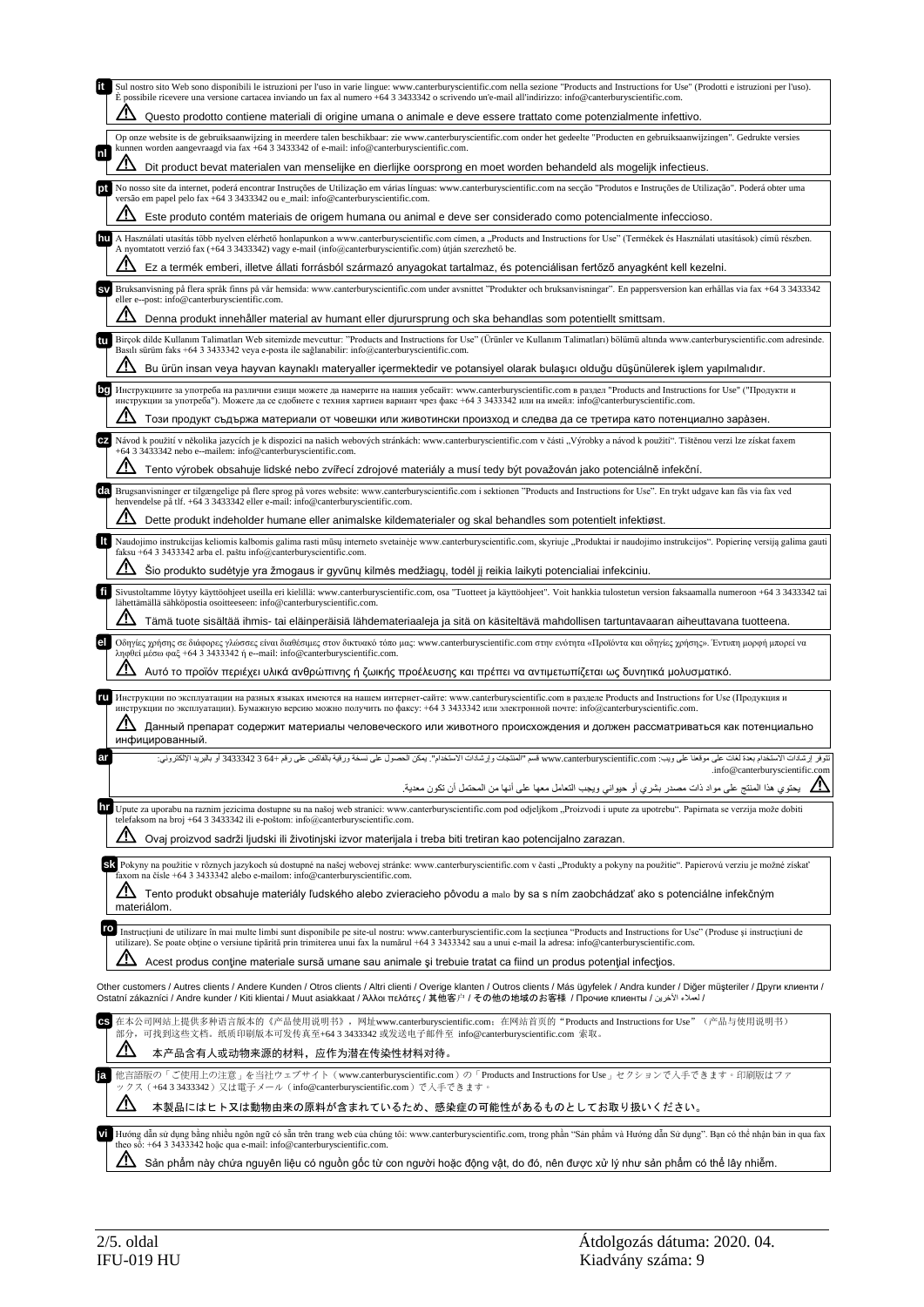## **Leírás és alkalmazási terület**

Az extendSURE™ Haemoglobin A1c kontrollfolyadékokat CONTROL emberi vérből állították elő, és normál hemoglobint, valamint tartósító- és stabilizálószereket tartalmaznak. A kontrollok kialakításuknál fogva fokozott stabilitást biztosítanak. A 2. koncentrációjú kontroll előállítása nem diabéteszes vér kontrollált *in vitro* glikálásával történik.

A kontrollok minőség-ellenőrző anyagként szolgálnak a laboratóriumi vizsgálati folyamatok pontosságának és precizitásának monitorozásában a HbA1c mennyiségi meghatározása során, az alábbi teszttípusok esetében: ioncserélő HPLC, immunoassay és enzimatikus eljárások.  $\mathbb{U}$  Egy adott tesztben történő speciális alkalmazásukat illetően olvassa el az analizátor kezelői kézikönyvét. A kontroll nem használható kalibrálásra.

A helyes laboratóriumi gyakorlat értelmében minden laboratóriumnak létre kell hoznia egy minőség-ellenőrző programot. Ez a program ezen kontrollok rutinszerűen, szakképzett laboratóriumi személyzet által végzett tesztelését, valamint a dokumentált eredményeknek a laboratórium elfogadhatósági határértékei tekintetében történő kiértékelését foglalja magában. Ha az eredmények kívül esnek ezeken a határértékeken, futtassa újra a kontrollokat, és vizsgálja meg a módszer paramétereit, a környezeti tényezőket és a technikákat. Ha az eredmény(ek) a kontroll ismételt futtatását követően továbbra is az elfogadhatósági határértékeken kívül esnek, a kontroll értelmezésével kapcsolatos további segítségért lépjen kapcsolatba a kontroll gyártójával.

A helyes laboratóriumi gyakorlat továbbá azt is előírja, hogy a kontrollmintákat és -eredményeket el kell különíteni a páciensek mintáitól és eredményeitől.

### **A Haemoglobin A1c mérés klinikai alkalmazása**

A HbA1c mérése különösen cukorbeteg páciensek esetében bizonyul hasznosnak. A vércukorszintek nagymértékű ingadozást mutatnak, és a vércukor pillanatnyi szintjének vizsgálata nem tükrözi az átlagos állapotot. A HbA1c képződése lassan (körülbelül 0,05%/nap) és egyenletesen zajlik a vörösvértestek 120 napos élettartama alatt. A HbA1c mérése hasznos eszköz az orvos kezében a vér glükózkoncentrációjának hosszú távú értelmezésében, és következésképpen annak kiértékelésében, hogy a cukorbeteg páciens milyen mértékben képes önmaga kezelésére és irányítására. Ugyanakkor minden laboratóriumnak meg kell határoznia egy referencia-intervallumot, amely összhangban van a vizsgált populáció tulajdonságaival. A HbA1c koncentrációjának 1%-kal történő emelkedése minden esetben megfelel a vér átlagos glükózkoncentrációjának körülbelül 30 mg/dl-rel, illetve 1,7 mmol/l-rel történő növekedésének. Általános szabály, hogy a HbA1c koncentrációja 10% felett gyenge, míg 6,5% és 7,5% között jó cukorbetegség-kontrollt jelent.

### **A készlet tartalma**

#### **REF** B12397

#### **Leírás:**

- 12 ampulla extendSURE<sup>TM</sup> Haemoglobin A1c kontrollfolyadék, 1. koncentráció, 1,0 ml.
- 12 ampulla extendSURETM Haemoglobin A1c kontrollfolyadék, 2. koncentráció, 1,0 ml.
- 1 információs adatlap.
- 3 Tételspecifikus érték hozzárendelés Card

### **Óvintézkedések**/**figyelmeztetések**

### **FIGYELMEZTETÉS**

## F **Potenciálisan biológiailag veszélyes anyag**

A kontrollok gyártása során emberi vörösvértesteket használtak fel forrásanyagként. Minden egységet vérdonortól vettek, majd FDA által elfogadott módszerekkel megvizsgáltak, és nem találták őket reaktívnak hepatitisz-B felszíni antigénnel, anti-HCV antitestekkel, anti-HIV 1 és 2 antitestekkel, valamint szifilisszel szemben. Egyik vizsgálati módszer sem ad teljes bizonyosságot arról, hogy az emberi eredetű anyagokat tartalmazó kontrollok mentesek a fenti, illetve más fertőző anyagoktól. A helyes laboratóriumi gyakorlat értelmében minden emberi eredetű anyag potenciálisan fertőzőnek minősül, és kezelése során ugyanazokat az óvintézkedéseket kell megtenni, mint a páciensminták esetében.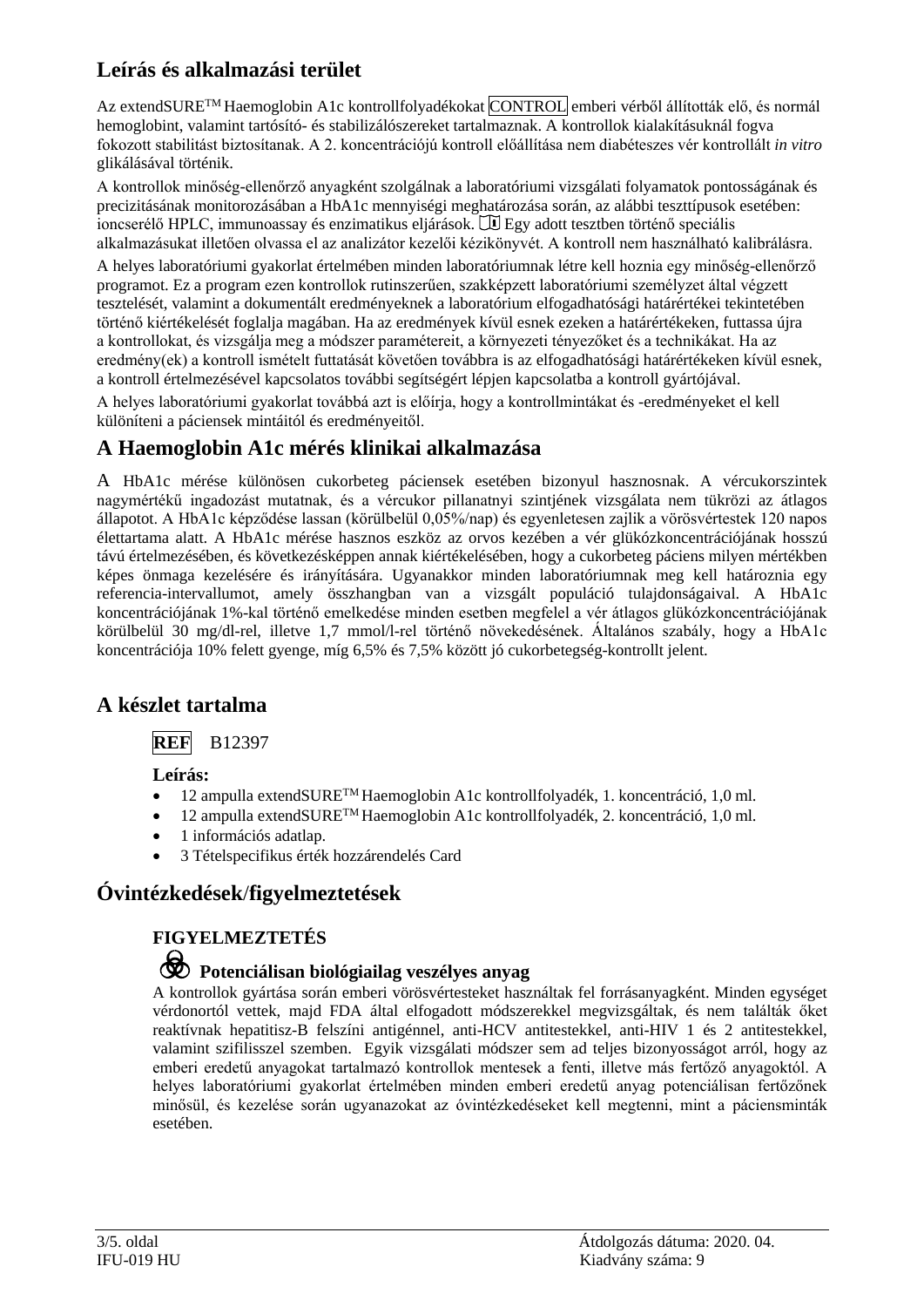## Y**VIGYÁZAT!**

- **A kontrollanyagok használata előtt OLVASSA EL ezt az INFORMÁCIÓS ADATLAPOT.**
- *IN VITRO* **DIAGNOSZTIKAI IVD HASZNÁLATRA.**
- **A kontrollok használata során BIZTONSÁGI RUHÁZAT (szemüveg, kesztyű és laboratóriumi köpeny) viselése AJÁNLOTT***.*
- **A kiselejtezett, illetve kiömlött kontrollok kezelését és ártalmatlanítását a laboratórium biztonsági előírásainak, illetve a helyi irányelveknek megfelelően kell végezni.**
- **Ez a TERMÉK kis mennyiségben KÁLIUM-CIANIDOT TARTALMAZ. NE NYELJE LE.**
- **NE HASZNÁLJA A KONTROLLFOLYADÉKOKAT A LEJÁRATI IDŐN TÚL, továbbá egyidejűleg csak egy kontrollfolyadék-tételt használjon.**
- **Ha a kontrollokban MIKROBIÁLIS SZENNYEZŐDÉS, BARNA ELSZÍNEZŐDÉS vagy CSAPADÉKKÉPZŐDÉS nyomára bukkan, dobja ki az ampullát.**

### **Tárolás és kezelés**

A termék fénytől védve, lehetőleg az eredeti dobozában tárolandó.

### l**Bontatlan**

Az extendSURETM Haemoglobin A1c kontrollfolyadék-ampullát bontatlanul függőleges helyzetben 2–8 °C-on kell tárolni. A kontrollfolyadék felhasználható az ampullán jelzett lejárati hónap utolsó napjáig  $\leq$ , valamint stabil a gyártási dátumtól számított 30 hónapig..

## l **Bontott**

Az extendSURETM Haemoglobin A1c kontrollfolyadékot tartalmazó ampullák bontott állapotban függőleges helyzetben, 2–8 °C-on tárolandók. A kontrollok a felbontást követően 30 napig használhatók fel, amennyiben szorosan lezárva tárolják őket. A kontrollokat nem szabad lefagyasztani, illetve felolvasztani.

## **Kontrolleljárás**

Az extendSURETM Haemoglobin A1c kontrollfolyadékok használatra készek, és az ismeretlen páciensmintákkal azonos módon kezelendők, valamint futtatásukat a megfelelő berendezéshez/módszerhez mellékelt gyártói utasítások betartásával kell végezni. A kontrollok oszlopos elúciós profiljai összehasonlíthatók a páciensek teljesvér-hemolizátumaival.

## **Értékek hozzárendelése, visszakövethetőségi nyilatkozat és tesztértékek**

A kontrollok az AU és a DxC kémiai rendszereken, a Haemoglobin A1c esetében kapott átlag MEAN és tartomány RANGE értékei részletesen megtalálhatók a készlethez mellékelt extendSURETM sarzsspecifikus értékhozzárendelési kártyán

LOT SPECIFIC VALUE ASSIGNMENT CARD, %-os mértékegységben UNITS (NGSP-beállított NGSP ALIGNED) és mmol/mol (IFCC-beállított IFCC ALIGNED), valamint g/dl és mmol/l mértékegységekben. Emellett minden kártya részletesen tartalmaz egy összhemoglobin értéket g/dl és mmol/l mértékegységekben.

Az 1. koncentrációjú Level 1 kontroll értékei a kártya egyik oldalára, míg a 2. koncentrációjú Level 2 kontroll értékei a kártya másik oldalára vannak nyomtatva.

Ezek a tesztértékek ismételt analízisekből származnak, és visszavezethetők, valamint specifikusak a gyártó berendezésére / a Haemoglobin A1c reagenstesztjére.

MANUFACTURER'S INSTRUMENT/HAEMOGLOBIN A1c REAGENT ASSAY a teszt során elérhető berendezéseket és reagenssarzsokat használják, és specifikusak a Haemoglobin A1c kontrollfolyadékok ezen sarzsára.

Mivel a tesztértékek a tesztelési eljárástól, valamint számos egyéb tényezőtől is függnek, és előfordulhat, hogy más tesztrendszerek eltérő értékeket adnak, minden laboratórium számára javasolt saját kontrolltartomány